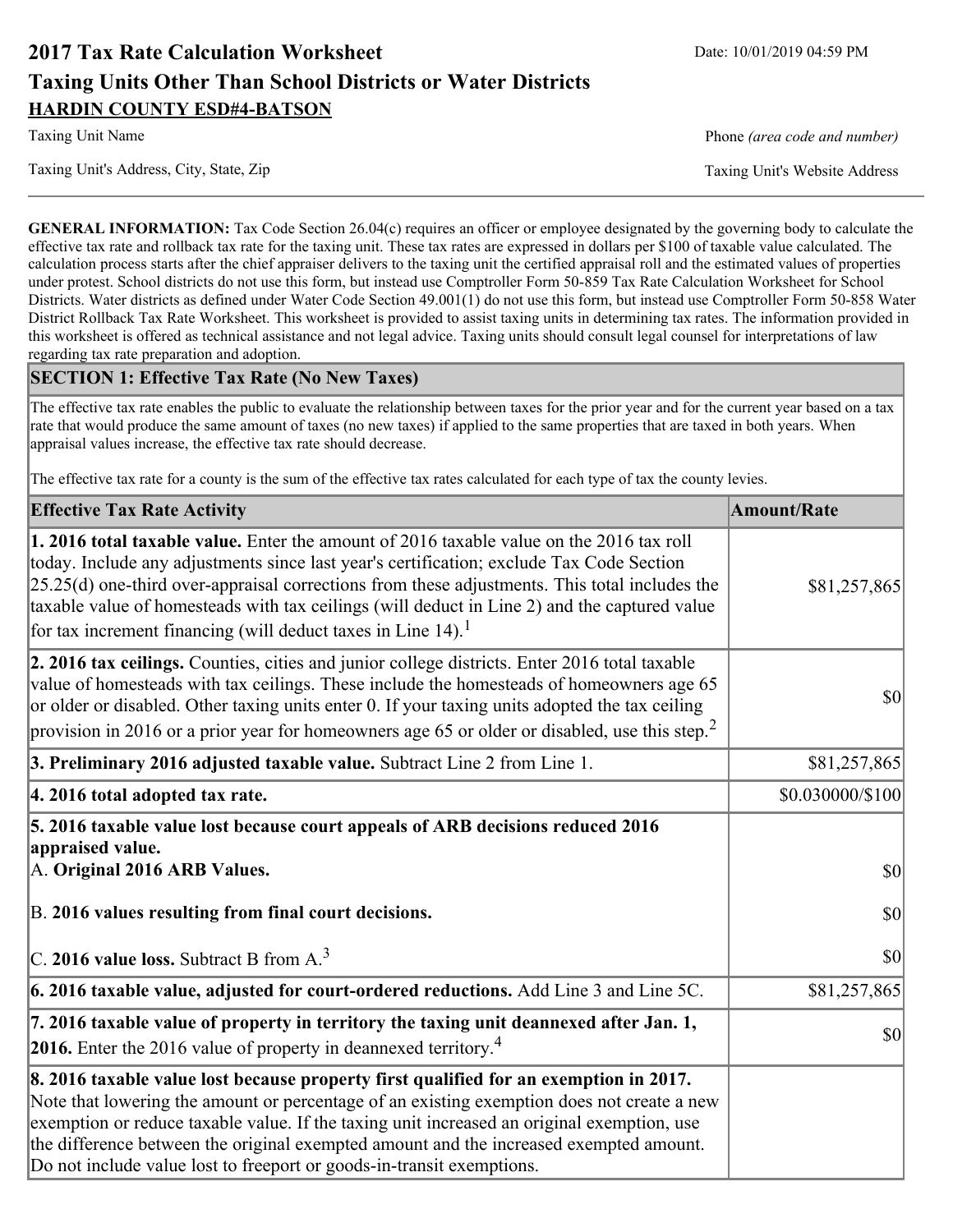| A. Absolute exemptions. Use 2016 market value:                                                                                                                                                                                                                                                                                                                                                                         | \$287,410    |
|------------------------------------------------------------------------------------------------------------------------------------------------------------------------------------------------------------------------------------------------------------------------------------------------------------------------------------------------------------------------------------------------------------------------|--------------|
| B. Partial exemptions. 2017 exemption amount or 2017 percentage exemption times 2016<br>value:                                                                                                                                                                                                                                                                                                                         | \$12,000     |
| C. Value loss. Add A and $B^5$                                                                                                                                                                                                                                                                                                                                                                                         | \$299,410    |
| 9. 2016 taxable value lost because property first qualified for agricultural appraisal (1-<br>d or 1-d-1), timber appraisal, recreational/scenic appraisal or public access airport<br>special appraisal in 2017. Use only properties that qualified in 2017 for the first time; do<br>not use properties that qualified in 2016.                                                                                      |              |
| A. 2016 market value:                                                                                                                                                                                                                                                                                                                                                                                                  | \$0          |
| B. 2017 productivity or special appraised value:                                                                                                                                                                                                                                                                                                                                                                       | 30           |
| C. Value loss. Subtract B from $A6$                                                                                                                                                                                                                                                                                                                                                                                    | 30           |
| 10. Total adjustments for lost value. Add lines 7, 8C and 9C.                                                                                                                                                                                                                                                                                                                                                          | \$299,410    |
| 11. 2016 adjusted taxable value. Subtract Line 10 from Line 6.                                                                                                                                                                                                                                                                                                                                                         | \$80,958,455 |
| 12. Adjusted 2016 taxes. Multiply Line 4 by line 11 and divide by \$100.                                                                                                                                                                                                                                                                                                                                               | \$24,287     |
| 13. Taxes refunded for years preceding tax year 2016. Enter the amount of taxes refunded<br>by the taxing unit for tax years preceding tax year 2016. Types of refunds include court<br>decisions, Tax Code Section 25.25(b) and (c) corrections and Tax Code Section 31.11<br>payment errors. Do not include refunds for tax year 2016. This line applies only to tax years<br>preceding tax year $2016$ <sup>7</sup> | \$0          |
| 14. Taxes in tax increment financing (TIF) for tax year 2016. Enter the amount of taxes<br>paid into the tax increment fund for a reinvestment zone as agreed by the taxing unit. If the<br>taxing unit has no 2017 captured appraised value in Line 16D, enter $0.8$                                                                                                                                                  | \$0          |
| 15. Adjusted 2016 taxes with refunds and TIF adjustment. Add Lines 12 and 13, subtract<br>Line $149$                                                                                                                                                                                                                                                                                                                   | \$24,287     |
| 16. Total 2017 taxable value on the 2017 certified appraisal roll today. This value<br>includes only certified values and includes the total taxable value of homesteads with tax<br>ceilings (will deduct in Line 18). These homesteads include homeowners age 65 or older or<br>disabled. $10$                                                                                                                       |              |
| A. Certified values:                                                                                                                                                                                                                                                                                                                                                                                                   | \$87,459,240 |
| B. Counties: Include railroad rolling stock values certified by the Comptroller's office:                                                                                                                                                                                                                                                                                                                              | \$0          |
| C. Pollution control and energy storage system exemption: Deduct the value of property<br>exempted for the current tax year for the first time as pollution control or energy storage<br>system property:                                                                                                                                                                                                              | \$0          |
| <b>D. Tax increment financing:</b> Deduct the 2017 captured appraised value of property taxable<br>by a taxing unit in a tax increment financing zone for which the 2017 taxes will be deposited<br>into the tax increment fund. Do not include any new property value that will be included in                                                                                                                        | \$0          |
| Line 21 below. <sup>11</sup>                                                                                                                                                                                                                                                                                                                                                                                           | \$87,459,240 |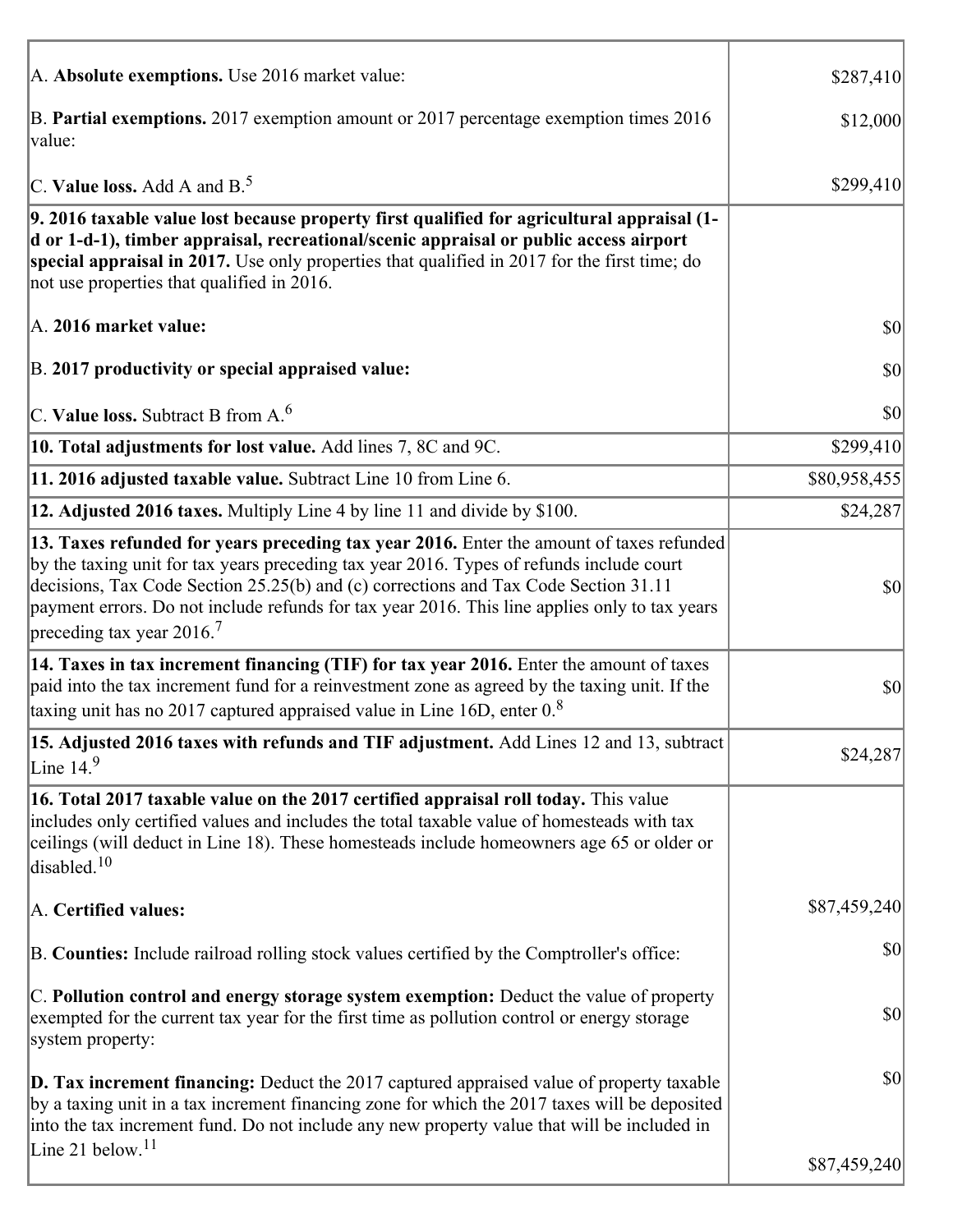| E. Total 2017 value. Add A and B, then subtract C and D.                                                                                                                                                                                                                                                                                                                                                                                                                                                                                                                                                                                                                                                                 |                  |
|--------------------------------------------------------------------------------------------------------------------------------------------------------------------------------------------------------------------------------------------------------------------------------------------------------------------------------------------------------------------------------------------------------------------------------------------------------------------------------------------------------------------------------------------------------------------------------------------------------------------------------------------------------------------------------------------------------------------------|------------------|
| $ 17$ . Total value of properties under protest or not included on certified appraisal roll. <sup>12</sup>                                                                                                                                                                                                                                                                                                                                                                                                                                                                                                                                                                                                               |                  |
| A. 2017 taxable value of properties under protest. The chief appraiser certifies a list of<br>properties still under ARB protest. The list shows the appraisal district's value and the<br>taxpayer's claimed value, if any, or an estimate of the value if the taxpayer wins. For each of<br>the properties under protest, use the lowest of these values. Enter the total value. <sup>13</sup>                                                                                                                                                                                                                                                                                                                         | \$0              |
| B. 2017 value of properties not under protest or included on certified appraisal roll.<br>The chief appraiser gives taxing units a list of those taxable properties that the chief<br>appraiser knows about, but are not included in the appraisal roll certification. These<br>properties also are not on the list of properties that are still under protest. On this list of<br>properties, the chief appraiser includes the market value, appraised value and exemptions for<br>the preceding year and a reasonable estimate of the market value, appraised value and<br>exemptions for the current year. Use the lower market, appraised or taxable value (as<br>appropriate). Enter the total value. <sup>14</sup> | \$0              |
| C. Total value under protest or not certified: Add A and B.                                                                                                                                                                                                                                                                                                                                                                                                                                                                                                                                                                                                                                                              | \$0              |
| 18. 2017 tax ceilings. Counties, cities and junior colleges enter 2017 total taxable value of<br>homesteads with tax ceilings. These include the homesteads of homeowners age 65 or older<br>or disabled. Other taxing units enter 0. If your taxing units adopted the tax ceiling provision<br>in 2016 or a prior year for homeowners age 65 or older or disabled, use this step. <sup>15</sup>                                                                                                                                                                                                                                                                                                                         | \$0              |
| 19. 2017 total taxable value. Add Lines 16E and 17C. Subtract Line 18.                                                                                                                                                                                                                                                                                                                                                                                                                                                                                                                                                                                                                                                   | \$87,459,240     |
| 20. Total 2017 taxable value of properties in territory annexed after Jan. 1, 2016.<br>Include both real and personal property. Enter the 2017 value of property in territory<br>$\text{anne}$ xed. <sup>16</sup>                                                                                                                                                                                                                                                                                                                                                                                                                                                                                                        | \$0              |
| 21. Total 2017 taxable value of new improvements and new personal property located<br>in new improvements. New means the item was not on the appraisal roll in 2016. An<br>improvement is a building, structure, fixture or fence erected on or affixed to land. New<br>additions to existing improvements may be included if the appraised value can be<br>determined. New personal property in a new improvement must have been brought into the<br>taxing unit after Jan. 1, 2016, and be located in a new improvement. New improvements do<br>include property on which a tax abatement agreement has expired for $2017$ . <sup>17</sup>                                                                             | \$758,730        |
| 22. Total adjustments to the 2017 taxable value. Add Lines 20 and 21.                                                                                                                                                                                                                                                                                                                                                                                                                                                                                                                                                                                                                                                    | \$758,730        |
| 23. 2017 adjusted taxable value. Subtract Line 22 from Line 19.                                                                                                                                                                                                                                                                                                                                                                                                                                                                                                                                                                                                                                                          | \$86,700,510     |
| 24. 2017 effective tax rate. Divide Line 15 by Line 23 and multiply by $$100$ . <sup>18</sup>                                                                                                                                                                                                                                                                                                                                                                                                                                                                                                                                                                                                                            | \$0.028012/\$100 |
| <b>25. COUNTIES ONLY.</b> Add together the effective tax rates for each type of tax the county<br>levies. The total is the 2017 county effective tax rate. <sup>18</sup>                                                                                                                                                                                                                                                                                                                                                                                                                                                                                                                                                 |                  |

- <sup>2</sup>Tex. Tax Code Section 26.012(14)
- <sup>1</sup>Tex. Tax Code Section 26.012(14) <sup>9</sup>Tex. Tax Code Section 26.012(13) <sup>9</sup>Tex. Tax Code Section 26.012
	-
- <sup>3</sup>Tex. Tax Code Section 26.012(13) <sup>11</sup>Tex. Tax Code Section 26.03(c) <sup>4</sup>Tex. Tax Code Section 26.01(c) and <sup>12</sup>Tex. Tax Code Section 26.01(c) and <sup>12</sup>Tex. Tax Code Section 26.01(c) and <sup>12</sup>Tex. Tax Code Section 26.01(c)
	- <sup>12</sup>Tex. Tax Code Section 26.01(c) and (d)
- 
- <sup>5</sup>Tex. Tax Code Section 26.012(15) <sup>13</sup>Tex. Tax Code Section 26.01(c) <sup>6</sup>Tex. Tax Code Section 26.01(d)
- <sup>6</sup>Tex. Tax Code Section 26.012(15) <sup>14</sup>Tex. Tax Code Section 26.01(d)<sup>7</sup>Tex. Tax Code Section 26.012(6)  $7$ Tex. Tax Code Section 26.012(13)
- 
- 
- ${}^{8}$ Tex. Tax Code Section 26.03(c)  ${}^{16}$ Tex. Tax Code Section 26.012(17)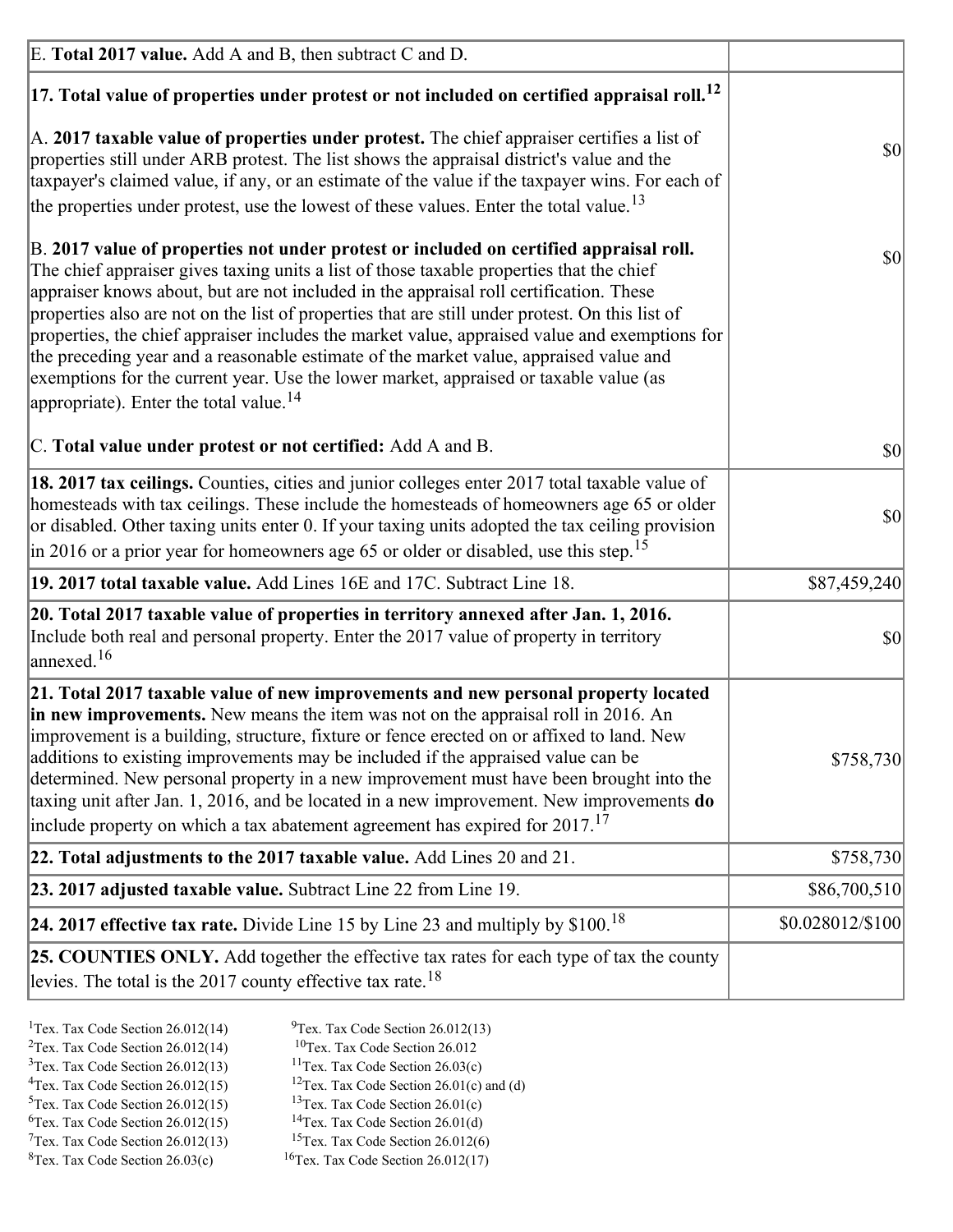## **SECTION 2: Rollback Tax Rate**

The rollback tax rate is split into two separate rates:

- 1. **Maintenance and Operations (M&O):** The M&O portion is the tax rate that is needed to raise the same amount of taxes that the taxing unit levied in the prior year plus eight percent. This rate accounts for such things as salaries, utilities and day-to-day operations.
- 2. **Debt:** The debt tax rate includes the debt service necessary to pay the taxing unit's debt payments in the coming year. This rate accounts for principal and interest on bonds and other debt secured by property tax revenue.

The rollback tax rate for a county is the sum of the rollback tax rates calculated for each type of tax the county levies. In most cases the rollback tax rate exceeds the effective tax rate, but occasionally decreases in a taxing unit's debt service will cause the effective tax rate to be higher than the rollback tax rate.

| <b>Rollback Tax Rate Activity</b>                                                                                                                                                                                                                                                                                                                                                                                                                                                                                                                                                                                                                                       | <b>Amount/Rate</b> |
|-------------------------------------------------------------------------------------------------------------------------------------------------------------------------------------------------------------------------------------------------------------------------------------------------------------------------------------------------------------------------------------------------------------------------------------------------------------------------------------------------------------------------------------------------------------------------------------------------------------------------------------------------------------------------|--------------------|
| 26. 2016 maintenance and operations (M&O) tax rate.                                                                                                                                                                                                                                                                                                                                                                                                                                                                                                                                                                                                                     | \$0.030000/\$100   |
| $ 27.2016$ adjusted taxable value. Enter the amount from Line 11.                                                                                                                                                                                                                                                                                                                                                                                                                                                                                                                                                                                                       | \$80,958,455       |
| 28. 2016 M&O taxes.                                                                                                                                                                                                                                                                                                                                                                                                                                                                                                                                                                                                                                                     |                    |
|                                                                                                                                                                                                                                                                                                                                                                                                                                                                                                                                                                                                                                                                         |                    |
| A. Multiply Line 26 by Line 27 and divide by \$100.                                                                                                                                                                                                                                                                                                                                                                                                                                                                                                                                                                                                                     | \$24,287           |
| B. Cities, counties and hospital districts with additional sales tax: Amount of additional<br>sales tax collected and spent on M&O expenses in 2016. Enter amount from full year's sales<br>tax revenue spent for M&O in 2016 fiscal year, if any. Other taxing units enter 0. Counties<br>exclude any amount that was spent for economic development grants from the amount of<br>sales tax spent.                                                                                                                                                                                                                                                                     | 30                 |
| C. Counties: Enter the amount for the state criminal justice mandate. If second or later year,<br>the amount is for increased cost above last year's amount. Other taxing units enter 0.                                                                                                                                                                                                                                                                                                                                                                                                                                                                                | $ 10\rangle$       |
| D. Transferring function: If discontinuing all of a department, function or activity and<br>transferring it to another taxing unit by written contract, enter the amount spent by the taxing<br>unit discontinuing the function in the 12 months preceding the month of this calculation. If<br>the taxing unit did not operate this function for this 12-month period, use the amount spent<br>in the last full fiscal year in which the taxing unit operated the function. The taxing unit<br>discontinuing the function will subtract this amount in H below. The taxing unit receiving<br>the function will add this amount in H below. Other taxing units enter 0. | \$0                |
| E. Taxes refunded for years preceding tax year 2016: Enter the amount of M&O taxes<br>refunded in the preceding year for taxes before that year. Types of refunds include court<br>decisions, Tax Code Section 25.25(b) and (c) corrections and Tax Code Section 31.11<br>payment errors. Do not include refunds for tax year 2016. This line applies only to tax years<br>preceding tax year 2016.                                                                                                                                                                                                                                                                     | \$0                |
| F. Enhanced indigent health care expenditures: Enter the increased amount for the<br>current year's enhanced indigent health care expenditures above the preceding tax year's<br>enhanced indigent health care expenditures, less any state assistance.                                                                                                                                                                                                                                                                                                                                                                                                                 | $ 10\rangle$       |
| G. Taxes in TIF: Enter the amount of taxes paid into the tax increment fund for a<br>reinvestment zone as agreed by the taxing unit. If the taxing unit has no 2017 captured<br>appraised value in Line 16D, enter 0.                                                                                                                                                                                                                                                                                                                                                                                                                                                   | $ 10\rangle$       |
| <b>H. Adjusted M&amp;O Taxes.</b> Add A, B, C, E and F. For taxing unit with D, subtract if<br>discontinuing function and add if receiving function. Subtract G.                                                                                                                                                                                                                                                                                                                                                                                                                                                                                                        | \$24,287           |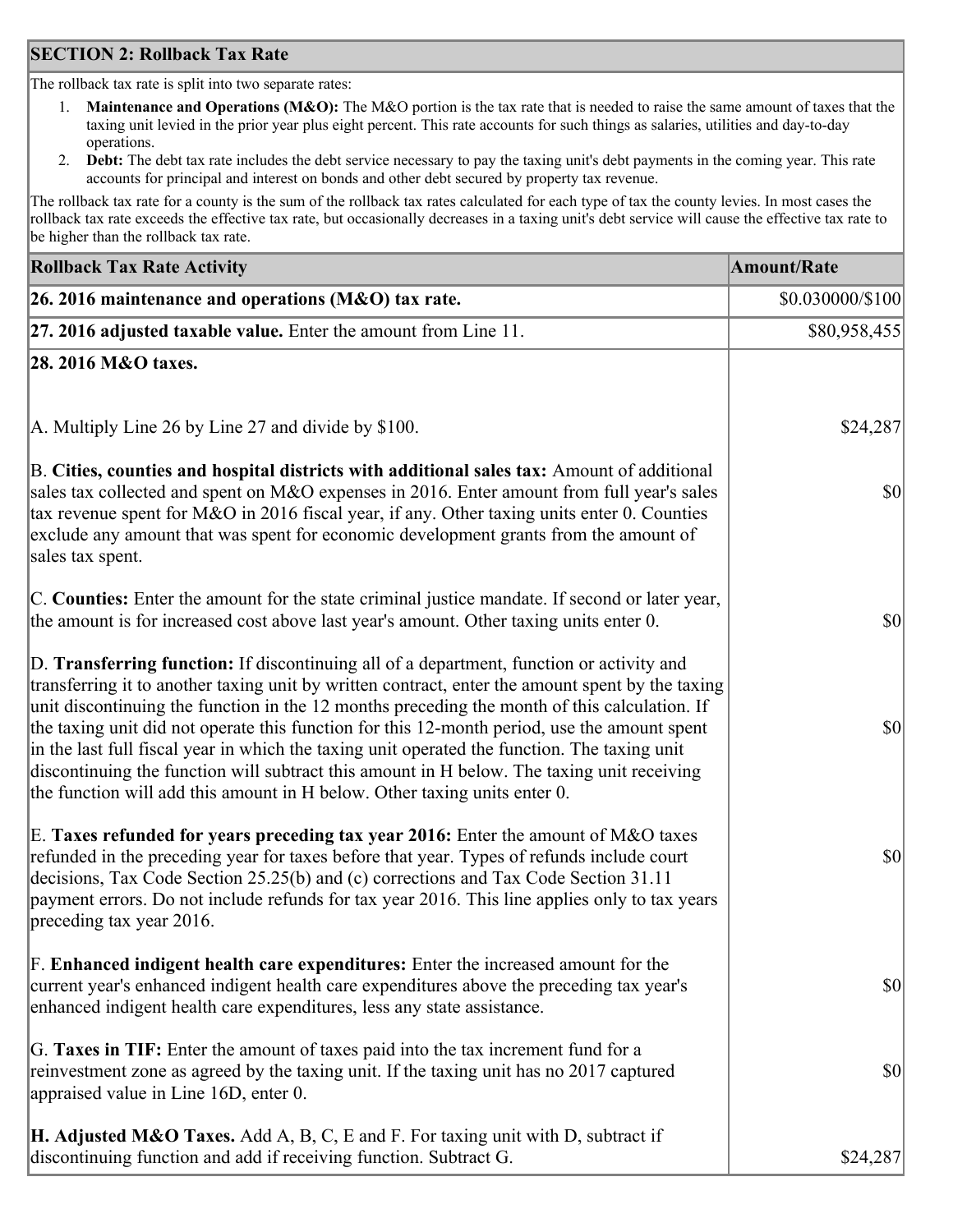| 29. 2017 adjusted taxable value. Enter Line 23 from the Effective Tax Rate Worksheet.                                                                                                                                                                                                                                                                                                                                                                                                                                                                                                                                                                                                                                     | \$86,700,510     |
|---------------------------------------------------------------------------------------------------------------------------------------------------------------------------------------------------------------------------------------------------------------------------------------------------------------------------------------------------------------------------------------------------------------------------------------------------------------------------------------------------------------------------------------------------------------------------------------------------------------------------------------------------------------------------------------------------------------------------|------------------|
| 30. 2017 effective maintenance and operations rate. Divide Line 28H by Line 29 and<br>multiply by \$100.                                                                                                                                                                                                                                                                                                                                                                                                                                                                                                                                                                                                                  | \$0.028012/\$100 |
| $31.2017$ rollback maintenance and operation rate. Multiply Line 30 by 1.08.                                                                                                                                                                                                                                                                                                                                                                                                                                                                                                                                                                                                                                              | \$0.030252/\$100 |
| 32. Total 2017 debt to be paid with property taxes and additional sales tax revenue.<br>Debt means the interest and principal that will be paid on debts that:<br>$(1)$ are paid by property taxes,<br>$(2)$ are secured by property taxes,<br>$(3)$ are scheduled for payment over a period longer than one year and<br>(4) are not classified in the taxing unit's budget as $M&O$ expenses<br>A. Debt also includes contractual payments to other taxing units that have incurred debts on<br>behalf of this taxing unit, if those debts meet the four conditions above. Include only<br>amounts that will be paid from property tax revenue. Do not include appraisal district budget<br>payments. Enter debt amount. | $ 10\rangle$     |
| B. Subtract unencumbered fund amount used to reduce total debt.                                                                                                                                                                                                                                                                                                                                                                                                                                                                                                                                                                                                                                                           | $ 10\rangle$     |
| C. Subtract <b>amount paid</b> from other resources.                                                                                                                                                                                                                                                                                                                                                                                                                                                                                                                                                                                                                                                                      |                  |
| D. Adjusted debt. Subtract B and C from A.                                                                                                                                                                                                                                                                                                                                                                                                                                                                                                                                                                                                                                                                                | $ 10\rangle$     |
|                                                                                                                                                                                                                                                                                                                                                                                                                                                                                                                                                                                                                                                                                                                           | $ 10\rangle$     |
| 33. Certified 2016 excess debt collections. Enter the amount certified by the collector.                                                                                                                                                                                                                                                                                                                                                                                                                                                                                                                                                                                                                                  | $ 10\rangle$     |
| 34. Adjusted 2017 debt. Subtract Line 33 from Line 32D.                                                                                                                                                                                                                                                                                                                                                                                                                                                                                                                                                                                                                                                                   | $ 10\rangle$     |
| 35. Certified 2017 anticipated collection rate. Enter the rate certified by the collector. If<br>the rate is 100 percent or greater, enter 100 percent.                                                                                                                                                                                                                                                                                                                                                                                                                                                                                                                                                                   | 100.00%          |
| 36. 2017 debt adjusted for collections. Divide Line 34 by Line 35                                                                                                                                                                                                                                                                                                                                                                                                                                                                                                                                                                                                                                                         | $ 10\rangle$     |
| 37. 2017 total taxable value. Enter the amount on Line 19.                                                                                                                                                                                                                                                                                                                                                                                                                                                                                                                                                                                                                                                                | \$87,459,240     |
| <b>38. 2017 debt tax rate.</b> Divide Line 36 by Line 37 and multiply by \$100.                                                                                                                                                                                                                                                                                                                                                                                                                                                                                                                                                                                                                                           | \$0/\$100        |
| 39. 2017 rollback tax rate. Add Lines 31 and 38.                                                                                                                                                                                                                                                                                                                                                                                                                                                                                                                                                                                                                                                                          | \$0.030252/\$100 |
| 40. COUNTIES ONLY. Add together the rollback tax rates for each type of tax the county<br>levies. The total is the 2017 county rollback tax rate.                                                                                                                                                                                                                                                                                                                                                                                                                                                                                                                                                                         |                  |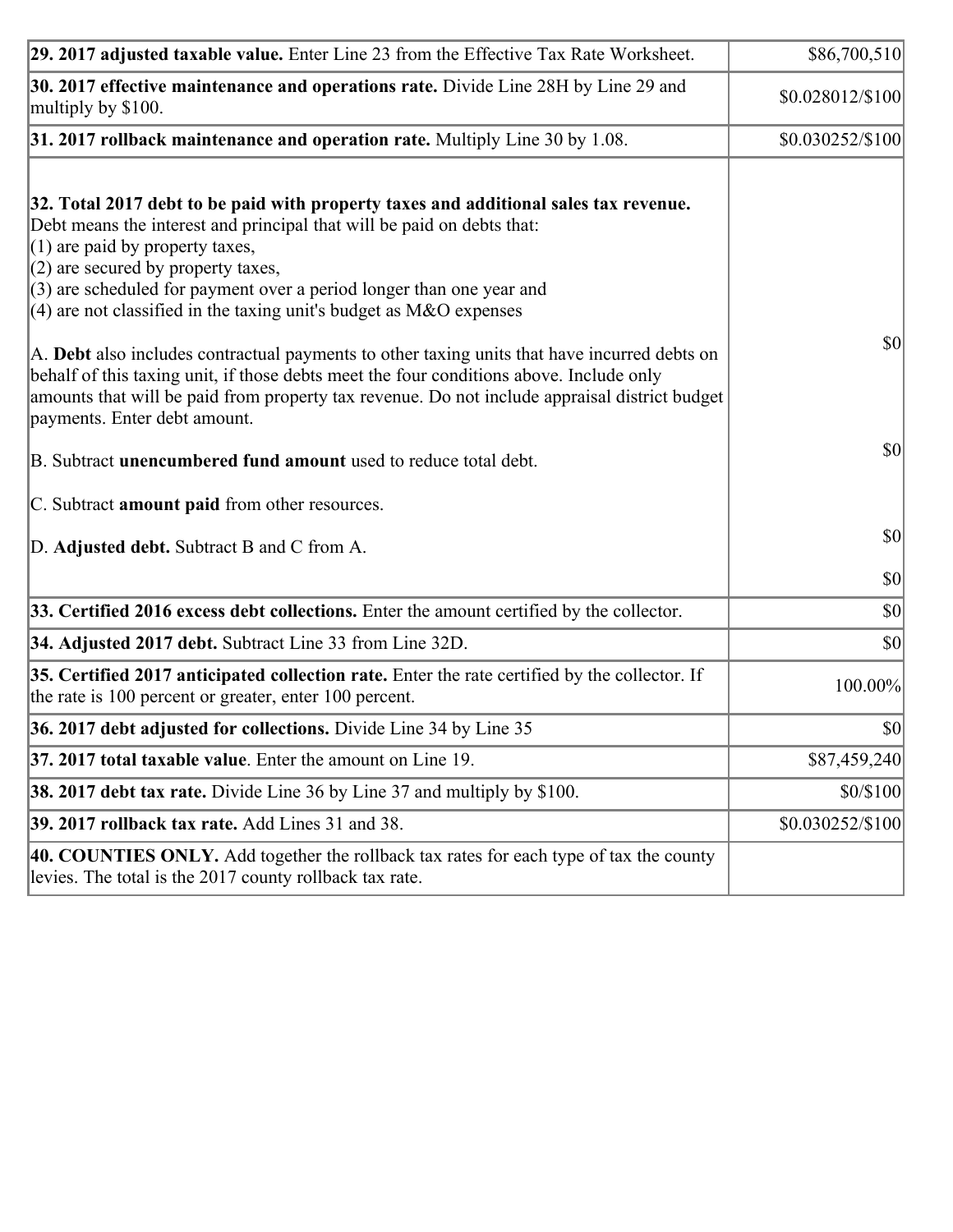## **SECTION 3: Additional Sales Tax to Reduce Property Taxes**

Cities, counties and hospital districts may levy a sales tax specifically to reduce property taxes. Local voters by election must approve imposing or abolishing the additional sales tax. If approved, the taxing unit must reduce its effective and rollback tax rates to offset the expected sales tax revenue.

This section should only be completed by a county, city or hospital district that is required to adjust its effective tax rate and/or rollback tax rate because it adopted the additional sales tax.

| <b>Activity</b>                                                                                                                                                                                                                                                                                                                                                                                                 | <b>Amount/Rate</b> |
|-----------------------------------------------------------------------------------------------------------------------------------------------------------------------------------------------------------------------------------------------------------------------------------------------------------------------------------------------------------------------------------------------------------------|--------------------|
| 41. Taxable Sales. For taxing units that adopted the sales tax in November 2016 or May<br>$[2017]$ , enter the Comptroller's estimate of taxable sales for the previous four quarters. <sup>20</sup><br>Taxing units that adopted the sales tax before November 2016, skip this line.                                                                                                                           | $\vert$ so $\vert$ |
| 42. Estimated sales tax revenue. Counties exclude any amount that is or will be spent for<br>economic development grants from the amount of estimated sales tax revenue. <sup>21</sup><br>Taxing units that adopted the sales tax in November 2016 or in May 2017.<br>Multiply the amount on Line 41 by the sales tax rate (.01, .005 or .0025, as applicable) and<br>multiply the result by .95. <sup>22</sup> | \$0                |
| - or -                                                                                                                                                                                                                                                                                                                                                                                                          |                    |
| Taxing units that adopted the sales tax before November 2016.<br>Enter the sales tax revenue for the previous four quarters. Do not multiply by .95.                                                                                                                                                                                                                                                            |                    |
| 43. 2017 total taxable value. Enter the amount from Line 37 of the Rollback Tax Rate<br>Worksheet.                                                                                                                                                                                                                                                                                                              | \$87,459,240       |
| 44. Sales tax adjustment rate. Divide Line 42 by Line 43 and multiply by $$100$ .                                                                                                                                                                                                                                                                                                                               | \$0/\$100          |
| 45. 2017 effective tax rate, unadjusted for sales tax. <sup>23</sup> Enter the rate from Line 24 or 25,<br>as applicable, on the Effective Tax Rate Worksheet.                                                                                                                                                                                                                                                  | \$0.028012/\$100   |
| 46. 2017 effective tax rate, adjusted for sales tax.<br>Taxing units that adopted the sales tax in November 2016 or in May 2017.<br>Subtract Line 44 from Line 45. Skip to Line 47 if you adopted the additional sales tax before<br>November 2016.                                                                                                                                                             | \$0.028012/\$100   |
| 47. 2017 rollback tax rate, unadjusted for sales tax. <sup>24</sup> Enter the rate from Line 39 or 40,<br>as applicable, of the Rollback Tax Rate Worksheet.                                                                                                                                                                                                                                                    | \$0.030252/\$100   |
| $ 48.2017$ rollback tax rate, adjusted for sales tax. Subtract Line 44 from Line 47.                                                                                                                                                                                                                                                                                                                            | \$0.030252/\$100   |

<sup>17</sup>Tex. Tax Code Section 26.012(17)

<sup>18</sup>Tex. Tax Code Section 26.04(c)

<sup>19</sup>Tex. Tax Code Section 26.04(d)

<sup>20</sup>Tex. Tax Code Section 26.041(d)

- $21$ Tex. Tax Code Section 26.041(i)
- <sup>22</sup>Tex. Tax Code Section 26.041(d)
- <sup>23</sup>Tex. Tax Code Section  $26.04(c)$

<sup>24</sup>Tex. Tax Code Section  $26.04(c)$